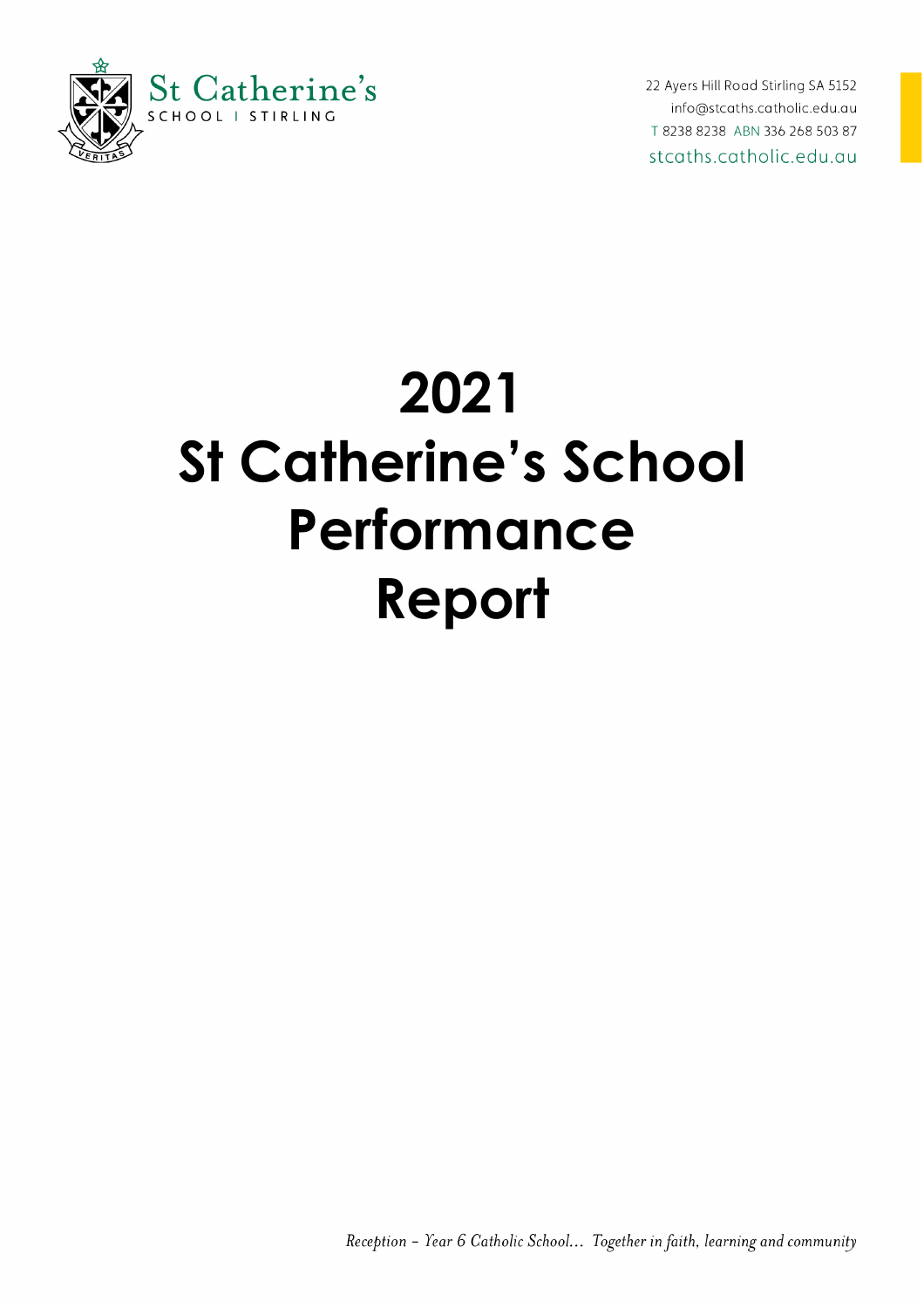### **ST CATHERINE'S SCHOOL PERFORMANCE REPORT 2021**

This report is a requirement of the Commonwealth Government as outlined in the *Schools Assistance Act 2009.* 

#### **Contextual Information**

St Catherine's School, Stirling is situated in the picturesque Adelaide Hills. The school was founded by the Dominican sisters and promotes excellence in every dimension of a child's life, with special emphasis on the faith formation of students and their families in the Catholic tradition. St Catherine's School caters for students in Reception to Year 6. We endeavour to develop rich, contemporary learning environments that are personalised, relevant and challenging. The school has a strong arts programme, playgroup and OSHC service, along with a committed and supportive parent community. Specialist areas include Physical Education, Italian and an active Performing Arts Program. We respect and care for our earth and acknowledge that we are all called to be ecological leaders. The environment and sustainability are areas of focus in our school. St Catherine's has a three pond wetland system which the students manage through planting, weeding and mulching. We have a permaculture garden, water tanks, composting bins, solar panels and worm farms. St Catherine's strength lies in the evidence of enriched learning experiences for children. It is highlighted by the fellowship achieved in a small, happy, enthusiastic school community where we have the opportunity to develop close and lasting friendships. Informed by our Dominican heritage, we are hope-filled and futures-focussed.

| <b>ICSEA Score</b>                      | 1121                         |
|-----------------------------------------|------------------------------|
| <b>School Type</b>                      | Catholic Primary School      |
| Location                                | 22 Ayers Hill Road, Stirling |
| <b>Year Range</b>                       | R-6                          |
| <b>Total FTE Enrolments August 2021</b> | 198                          |
| % Indigenous Enrolments                 | 0.0%                         |
| % Students With Disabilities            | 31.82%                       |
| <b>Teaching Staff Numbers</b>           | 14                           |
| <b>FTE Teaching Staff Numbers</b>       | 11.3                         |
| <b>Non-Teaching Staff Numbers</b>       |                              |
| <b>FTE Non-Teaching Staff Numbers</b>   | 4.4                          |

|             |    | <b>Enrolments Each Year Level -</b> |                |        |        |          |          |        |       |
|-------------|----|-------------------------------------|----------------|--------|--------|----------|----------|--------|-------|
| Year        | D  | Year                                | Year 2         | Year 3 | Year 4 | Year 5   | Year 6   | Year : | Total |
| <b>Boys</b> | 18 | າລ<br>د ا                           | 24             | 10     | - 2    |          | ה ד<br>ب |        | 99    |
| Girls       | 4  | 15                                  | $\overline{4}$ | $^12$  | 20     | ר ו<br>J |          |        | 99    |
| Total       | 32 | 28                                  | 38             | 22     | 32     | 22       | 24       |        | 198   |

### **Staff Qualifications**

In our school we are fortunate to have a number of teachers with two or more qualifications in education. In addition to the formal qualifications listed below, all staff undergo training in Mandatory Notification and First Aid.

| <b>Qualification</b>        |      |
|-----------------------------|------|
| <b>Masters Degree</b>       | 6%   |
| <b>Bachelor Degree</b>      | 100% |
| <b>Graduate Certificate</b> | 38%  |
| <b>Diploma</b>              | 25%  |
|                             |      |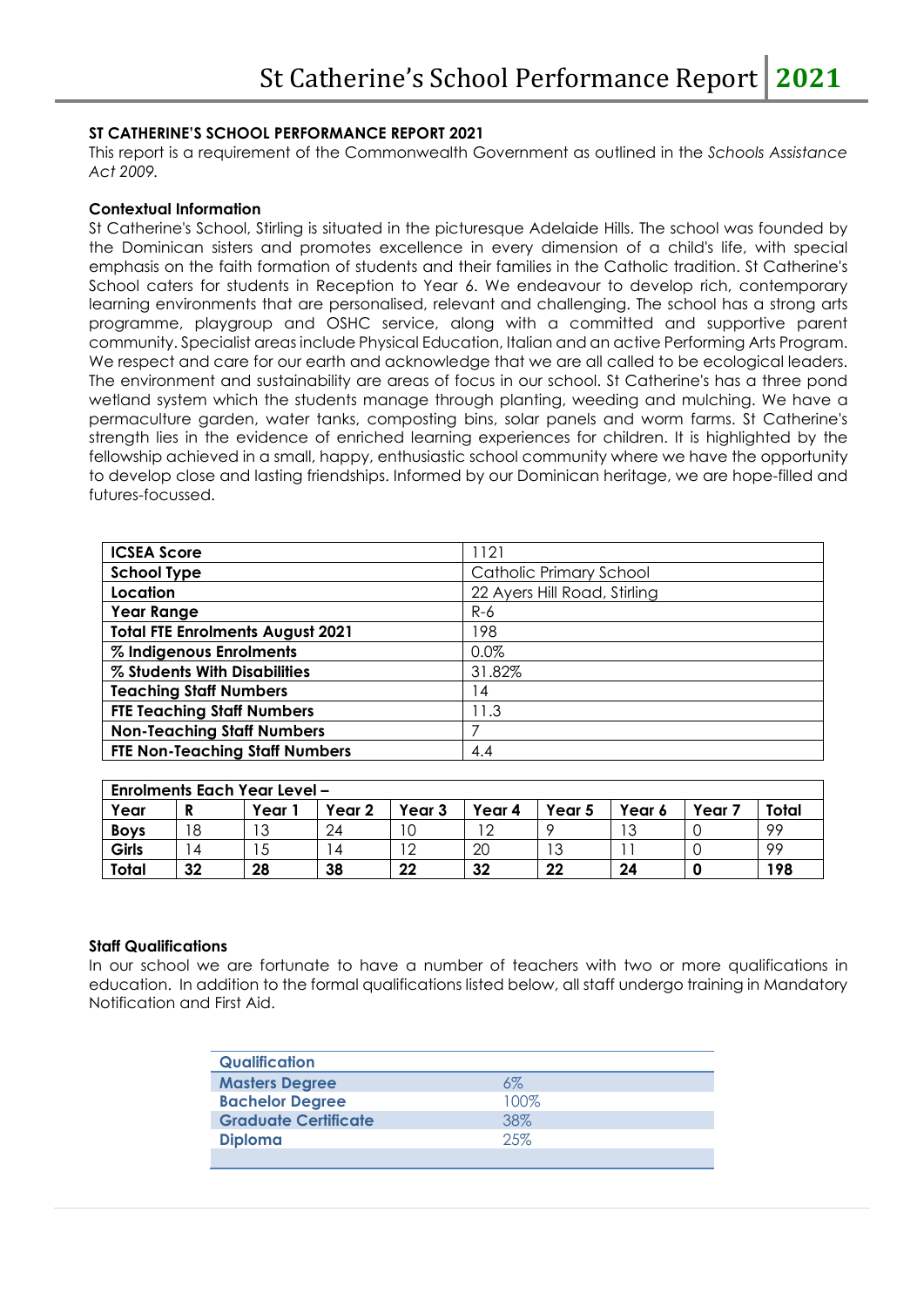# **Professional Engagement**

| <b>Teaching staff</b>                   | 14   |
|-----------------------------------------|------|
| Full-time equivalent teaching staff     | 11.3 |
| <b>Non-teaching staff</b>               |      |
| Full-time equivalent non-teaching staff | 389  |
| <b>Indigenous Staff</b>                 |      |

# **Staff Attendance**

Teaching staff attendance for the 2021 school year was 97.1% and our teachers took sick leave, carer's leave and bereavement leave, as is their industrial entitlement.

# **Staff Retention**

In Term 1 2021, 100% of our teaching staff was retained from the beginning of the previous program year. We celebrate the expertise, talent and commitment that our staff members bring to the community.

# **Expenditure and Teacher Participation in Professional Learning**

In 2021 there has been 100% participation by the teaching staff in professional learning. There was a wide range of significant professional learning involving the whole school, Learning Areas and individual teaching staff and the school community has been informed of many of these throughout 2021. Catholic Education SA provides professional development and consultancy services for all Catholic Education SA schools. Our teaching staff have been involved in rich research projects supported by Catholic Education SA Consultants and this has been welcomed by the staff at St Catherine's.

| <b>Professional Activity</b>   | <b>Teachers involved</b> | <b>Total days</b> |
|--------------------------------|--------------------------|-------------------|
| <b>Staff Retreat</b>           | 23                       |                   |
| <b>NCCD</b>                    | 5                        | 2                 |
| <b>Commissioning Mass</b>      | 26                       |                   |
| Numeracy                       | 2                        | 4                 |
| <b>Special Education</b>       |                          | 3                 |
| <b>Contact Officer</b>         | ⌒                        |                   |
| Literacy                       |                          |                   |
| Emergency Fire Warden training | っ                        |                   |
| <b>STEM</b>                    | ↷                        |                   |
| Pos Ed Introduction            | 15                       |                   |
| H.A.L.T                        |                          |                   |
| Religion                       | 3                        |                   |
| Occupational Therapy workshop  |                          |                   |

As well as the above individual Professional Development which the staff undertook, the whole school staff also participated in a number of activities which occurred during Pupil Free Days and during Staff Meetings.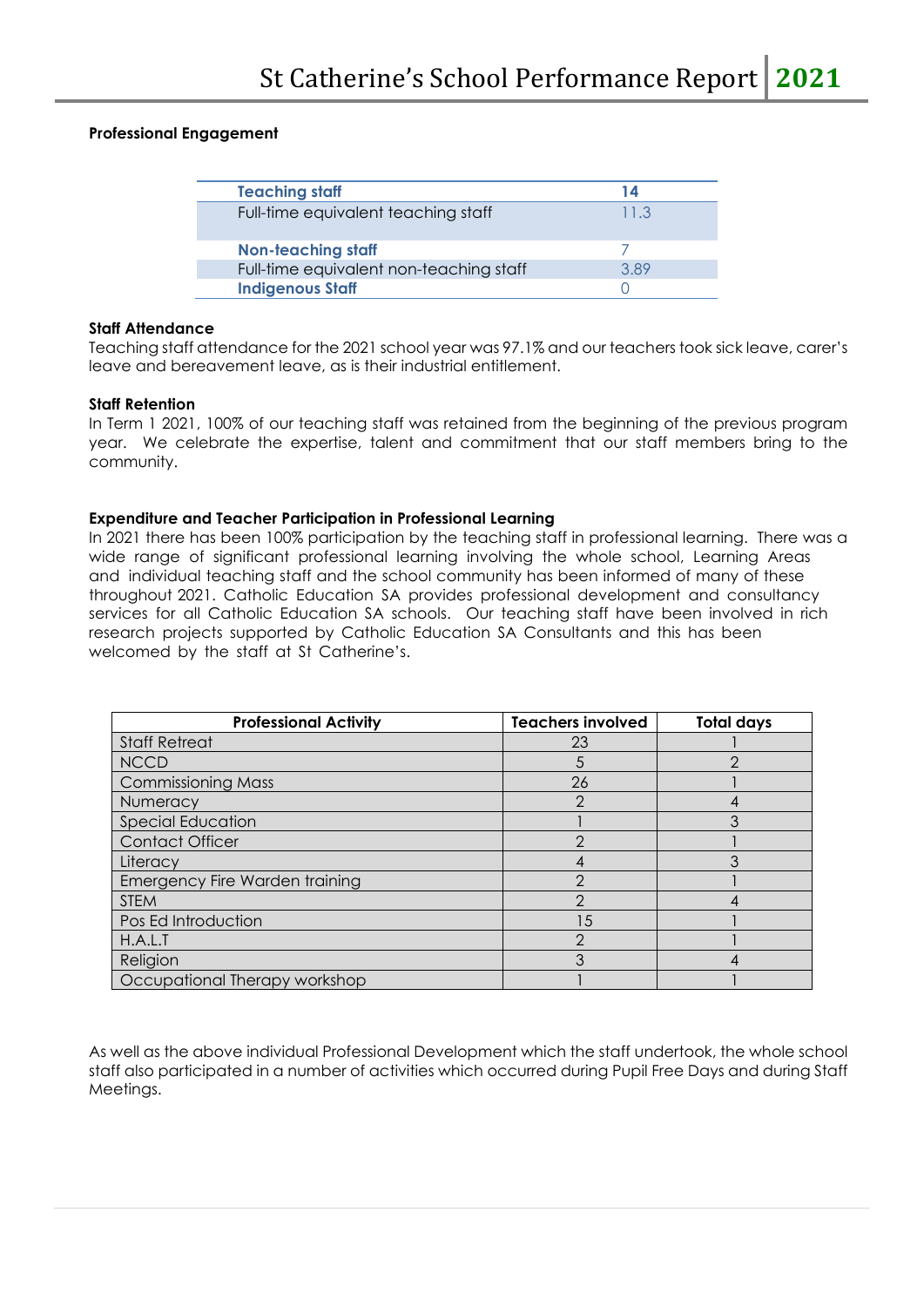These were as follows:

| <b>Activity</b>                                    | No. staff<br>participating | No. staff<br>completed<br>course |
|----------------------------------------------------|----------------------------|----------------------------------|
| Online WHS Models                                  | All                        | All                              |
| First Aid in the School Setting HLTAID012          | 13                         | 13                               |
| First Aid cardiopulmonary resuscitation HLTAID009  | 13                         | 13                               |
| First Aid - basic emergency life support HLTAID010 | IЗ                         | 13                               |
| First Aid HLTAID011                                | 13                         | 13                               |
| School Drills - 2 x Bush Fire drill                | All                        | All                              |
| School Drills - Lockdown / Fire / Chemical         | All                        | All                              |
| Evacuation drill                                   |                            |                                  |
| Code of Conduct                                    | All                        | All                              |
| Responding to Discrimination                       | All                        | All                              |
| Site Inductions TRT/Student teachers               | 22                         | 22                               |

An annual review is undertaken with all staff to improve our structures, processes, curriculum and administration of the school at the end of each school year.

Each teaching staff member participated in their annual review discussion with the Principal in Term 3.

### **SCHOOL INCOME**

| Government - State                           | \$429,874   |
|----------------------------------------------|-------------|
| Government – Commonwealth                    | \$1,794,396 |
| Government - Other (Capital Grant)           | \$0         |
| <b>Tuition Fees &amp; Compulsory Charges</b> | \$636,721   |
| <b>Donations</b>                             | \$4,325     |
| Interest                                     | \$1,913     |
| Other                                        | \$131.090   |

#### **STUDENT ATTENDENCE**

The average overall student attendance was **92.97%**

| Year Level        | Term 1 | Term 2 | Term 3 | Term 4 |
|-------------------|--------|--------|--------|--------|
| Reception         | 93.8%  | 91.3%  | 92.9%  | 91.4%  |
| Year 1            | 94.5%  | 87.2%  | 91.5%  | 90.5%  |
| Year 2            | 96.0%  | 92.8%  | 95.6%  | 92.8%  |
| Year <sub>3</sub> | 95.8%  | 88.8%  | 94.8%  | 93.5%  |
| Year 4            | 94.5%  | 90.6%  | 91.8%  | 93.8%  |
| Year 5            | 95.2%  | 93.1%  | 93.4%  | 92.0%  |
| Year 6            | 96.3%  | 92.8%  | 93.4%  | 92.9%  |
| <b>Averages</b>   | 95.2%  | 90.9%  | 93.4%  | 92.4%  |

School attendance is monitored daily via the ceSIS program. For non-attendance parents are asked to either submit advice via the SkoolBag app, or call the office before 9.30am to inform the school. If notification has not been received, the school will contact the parents to ascertain the students' whereabouts. In consultation with staff, students who regularly do not attend school will have families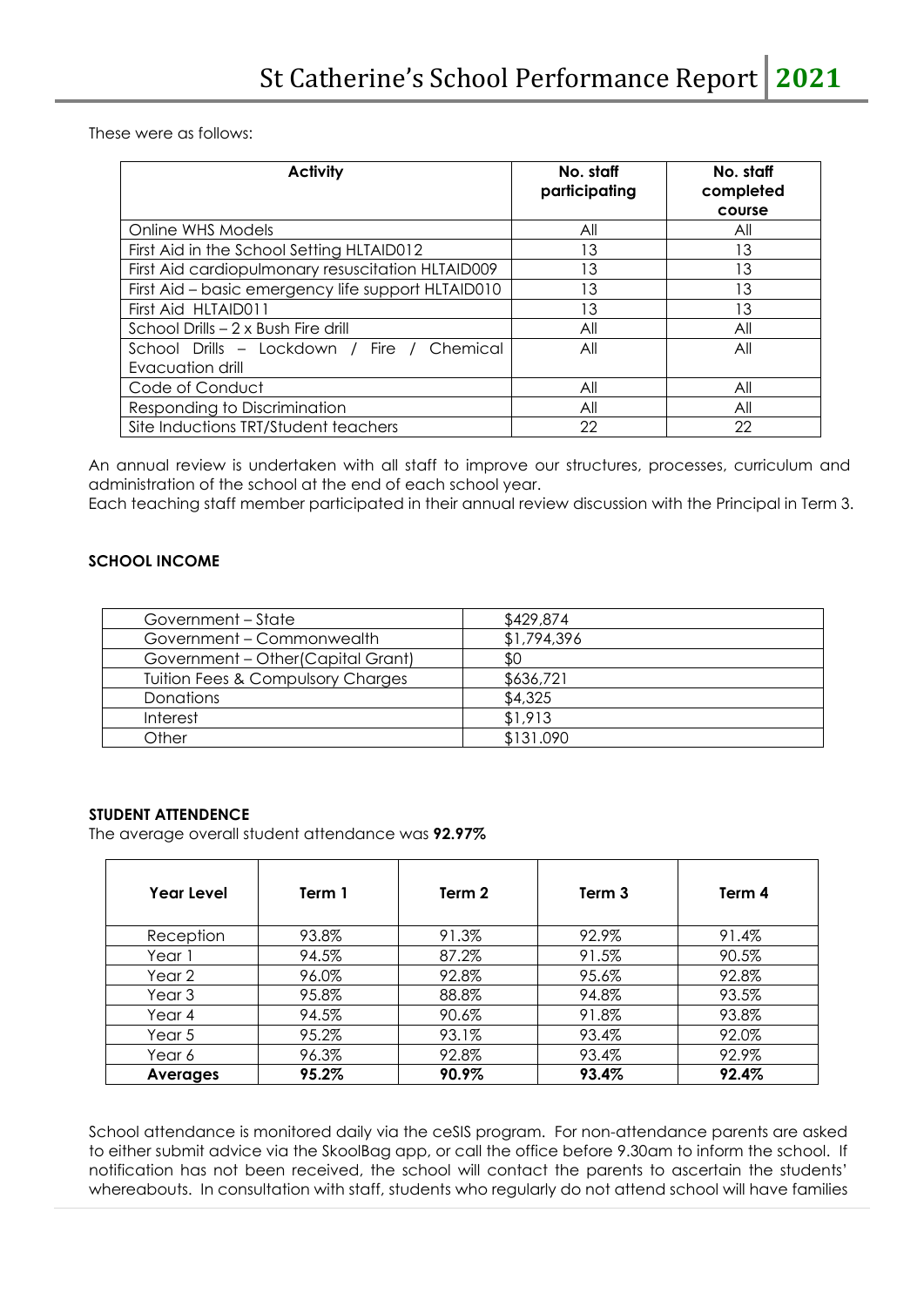contacted and a discussion takes place to determine the reasons for non-attendance. Appropriate measures are put in place where needed to try and ensure more regular attendance. In extreme cases contact is made with DfE (Dept for Education) support officers.

## **NAPLAN 2021**

| Year 3      | Mean          |               | % of students |
|-------------|---------------|---------------|---------------|
|             | Year 3 (2019) | Year 3 (2021) | achieved NMS  |
| Component   |               |               |               |
| Reading     | 442.6         | 446.1         | 96%           |
| Writing     | 444.3         | 439.4         | 95%           |
| Spelling    | 428.2         | 403.6         | 96%           |
| Grammar &   | 457.9         | 437.8         | 96%           |
| punctuation |               |               |               |
| Numeracy    | 413.3         | 402.7         | 96%           |

| Year 5          | Mean          |               | % of students |  |
|-----------------|---------------|---------------|---------------|--|
|                 | Year 5 (2019) | Year 5 (2021) | achieved NMS  |  |
| Component       |               |               |               |  |
| Reading         | 519.1         | 521.6         | 100%          |  |
| Writing         | 516.6         | 475.5         | 95%           |  |
| Spelling        | 526.2         | 522.6         | 100%          |  |
| Grammar &       | 513.8         | 798.7         | 100%          |  |
| punctuation     |               |               |               |  |
| <b>Numeracy</b> | 493.2         | 496.7         | 100%          |  |

• No NAPLAN testing was undertaken in 2020 due to COVID-19 lockdowns

### **POST SCHOOL DESTINATIONS**

24 graduating Year 6 students transferred as follows:

- 
- 
- 
- 1 to St Ignatius College 1 to Scotch College 1 to Seymour College
- 1 to Hills Christian College
- 
- 
- 
- 5 to Cabra Dominican College 3 to Cornerstone College 1 to Urrbrae Agricultural School
- 2 to Mercedes College 1 to Concordia College 4 to Heathfield High School<br>2 to Rostrevor College 1 to Pembroke School 2 to Mitcham Girls High Scho 1 to Mitcham Girls High School
	-

# **PARENT/TEACHER/ STUDENT SATISFACTION**

| Parent/<br>Teacher/<br>Student<br>Satisfaction | <b>Strengths</b>                                                                                                                                                                                                                                                                                                                                                | Areas for development                                                                                                                                                                                                                    |
|------------------------------------------------|-----------------------------------------------------------------------------------------------------------------------------------------------------------------------------------------------------------------------------------------------------------------------------------------------------------------------------------------------------------------|------------------------------------------------------------------------------------------------------------------------------------------------------------------------------------------------------------------------------------------|
| <b>Catholic Identity</b>                       | Staff reflect on what Catholic<br>$\bullet$<br>Education entails.<br>Catholic rituals, symbols and liturgies<br>$\bullet$<br>are an important part of the school's<br>identity.<br>Significant liturgical events are<br>$\bullet$<br>prioritised during the year.<br>Children are encouraged to be<br>$\bullet$<br>aware of and act on environmental<br>issues. | Greater focus on student's<br>faith journey.<br>Promotion of Catholic<br>Identity in a way that is<br>meaningful within our<br>contemporary culture.<br>Religious Education lessons<br>$\bullet$<br>that are relevant and<br>meaningful. |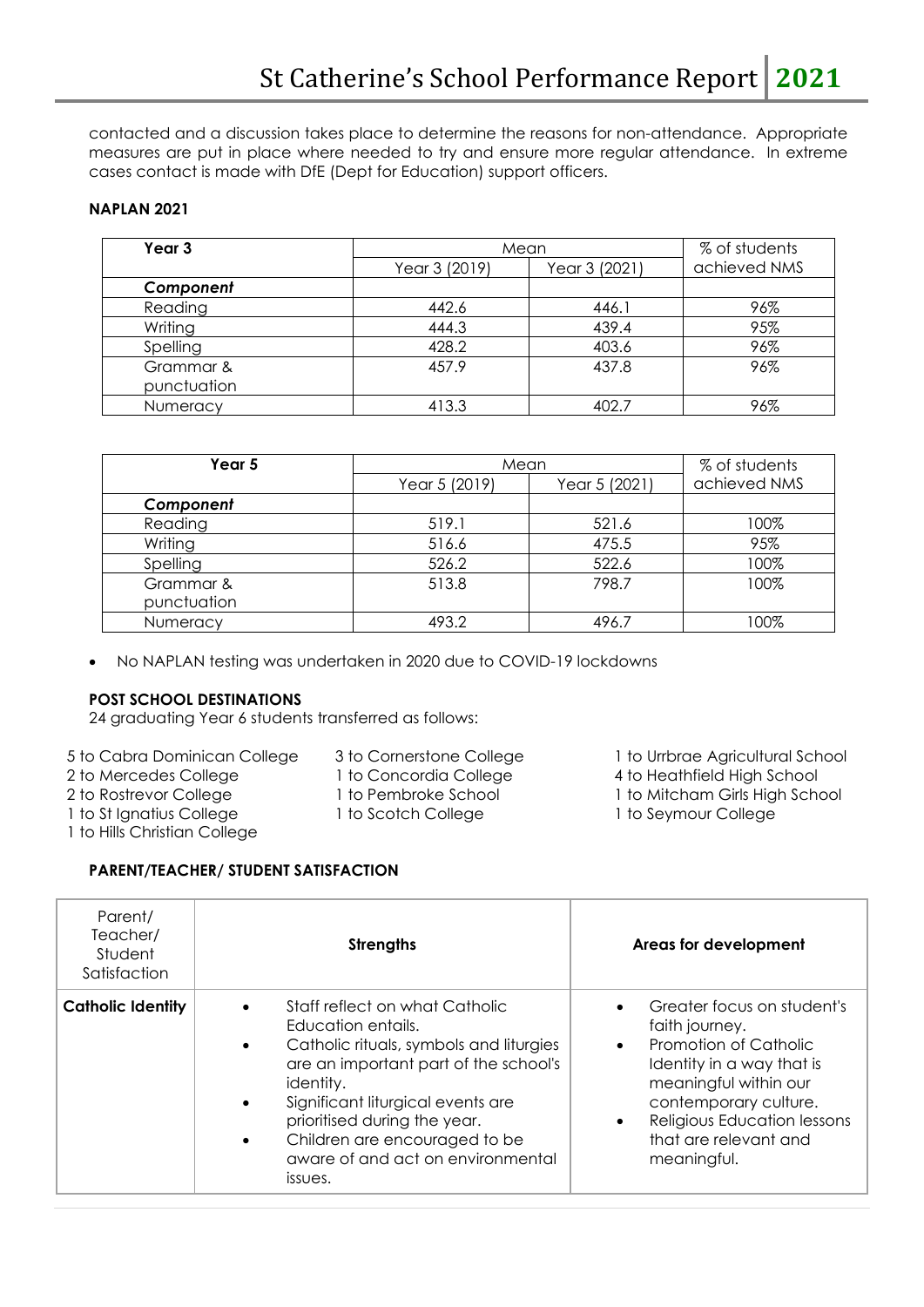| Wellbeing,<br><b>Teaching and</b><br>Learning | There is a shared vision for learning.<br>$\bullet$<br>Teachers believe that all children<br>can succeed.<br>Teachers communicate with<br>$\bullet$<br>children respectfully.<br>There is collaboration in planning,<br>$\bullet$<br>reviewing and assessing the<br>curriculum.<br>Data is used to provide in-depth<br>$\bullet$<br>analysis of teaching practices.<br>Students have a go at there learning<br>$\bullet$<br>before asking others for help.<br>Students take responsibility for their<br>$\bullet$<br>learning and think about solutions<br>when there is a problem.<br>Children enjoy going to school. | Time for teachers to reflect<br>$\bullet$<br>on and improve<br>professional practices.<br>Meeting individual needs of<br>٠<br>students.<br>Engaging children in<br>$\bullet$<br>making assessments about<br>their learning (self-assess). |
|-----------------------------------------------|------------------------------------------------------------------------------------------------------------------------------------------------------------------------------------------------------------------------------------------------------------------------------------------------------------------------------------------------------------------------------------------------------------------------------------------------------------------------------------------------------------------------------------------------------------------------------------------------------------------------|-------------------------------------------------------------------------------------------------------------------------------------------------------------------------------------------------------------------------------------------|
| <b>Student Identity</b><br>and Leadership     | Students are able to make decisions<br>$\bullet$<br>about their learning and collaborate<br>with teachers and leaders to bring<br>about changes in the school.<br>In general, children are expected to<br>$\bullet$<br>take responsibility for their learning.                                                                                                                                                                                                                                                                                                                                                         | Explicit teaching of time<br>$\bullet$<br>management and<br>organisational skills.                                                                                                                                                        |
| Community<br>Engagement                       | Children feel safe at school.<br>$\bullet$<br>There is a strong partnership with<br>families.<br>Staff are welcoming to parents and<br>$\bullet$<br>caregivers.<br>Structures are in place to ensure that<br>$\bullet$<br>families are collaborated with in<br>developing the strategic direction of<br>the school.<br>Policies, structures and practices or<br>the school help create a respectful<br>environment.                                                                                                                                                                                                    | Continue to strengthen<br>$\bullet$<br>partnership between<br>families and the school.                                                                                                                                                    |
| <b>Resourcing</b>                             | Improving the facilities and<br>$\bullet$<br>infrastructure is a priority at the<br>school.<br>The school plans effectively for<br>capital development.<br>The facilities and grounds are well<br>maintained.<br>The students are encouraged to<br>care for the environment.<br>The classrooms are welcoming<br>places to learn.                                                                                                                                                                                                                                                                                       | Improved facilities to meet<br>the needs of students.                                                                                                                                                                                     |